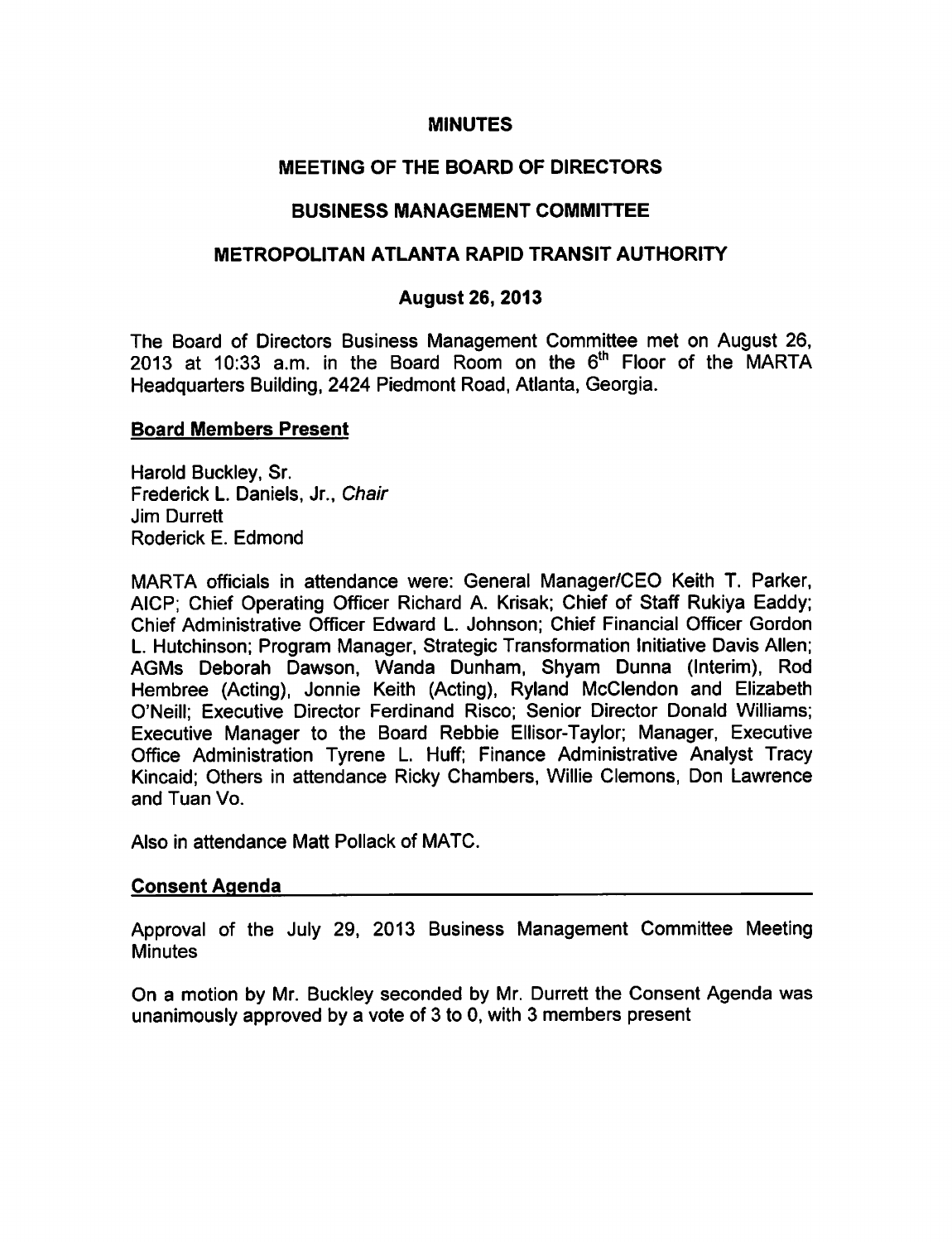## Individual Aqenda

## Briefing - June Year-to-Date FY 2013 Budget Variance Analysis and Five Year Historical Key Performance Indicators

Mr. Hutchinson briefed the Committee on the June Year-to-Date (YTD) FY 2013 Budget Variance Analysis and Five Year Historical Key Performance Indicators.

During the month of June, total net revenues were \$34.8 or 0.3% greater than budget (favorable) due to a favorable variance of \$3.8M or 100.0% in Title Ad Valorem Tax, due to the receipt of Title Ad Valorem Tax. This was offset by a negative variance of \$1.8M or 26.0% in Federal Assistance due to a decrease in eligible Preventive Maintenance reimbursable expenses and an unfavorable variance of \$1.5M or 10% in Sales Tax Revenue due to under-performing Sales Tax relative to plan as forecasted by the Georgia State Economic Forecasting Center.

Also during the month total net expenses were \$4.8M or 10.8% less than budget (favorable) primarily due to a favorable variance of \$4.1M or 62.1% in Other Non-Labor and a favorable variance of \$2.3M or 35.8% in Contractual Services. This was offset by unfavorable variances in Overtime of \$1.6M or 101.1% and Healthcare Rep/Non-Rep of \$1.3M or 25%.

### Year-to-Date (YTD) Operating Revenues

- On a June year-to-date-basis, actual Revenues were favorable by \$3.3M or  $0.8\%$  – of this amount:
	- Title Ad Valorem Tax was favorable by \$7.2M or 100% due to the receipt of Title Ad Valorem Tax
	- Other Revenue was favorable at \$3.3M or 43.5% due to the receipt of the Alternative Tax Rebate and favorable Sales Tax receipts of \$2.5M or 1.5% due to over-performing sales tax relative to plan as forecasted by the Georgia State Economic Forecasting Center which was offset by Federal Assistance of \$8.1 M or 10.9% due to decrease in eligible Preventive Maintenance reimbursable expenses
- The net overall favorable result in total Revenue was primarily due to the combined effects of the following: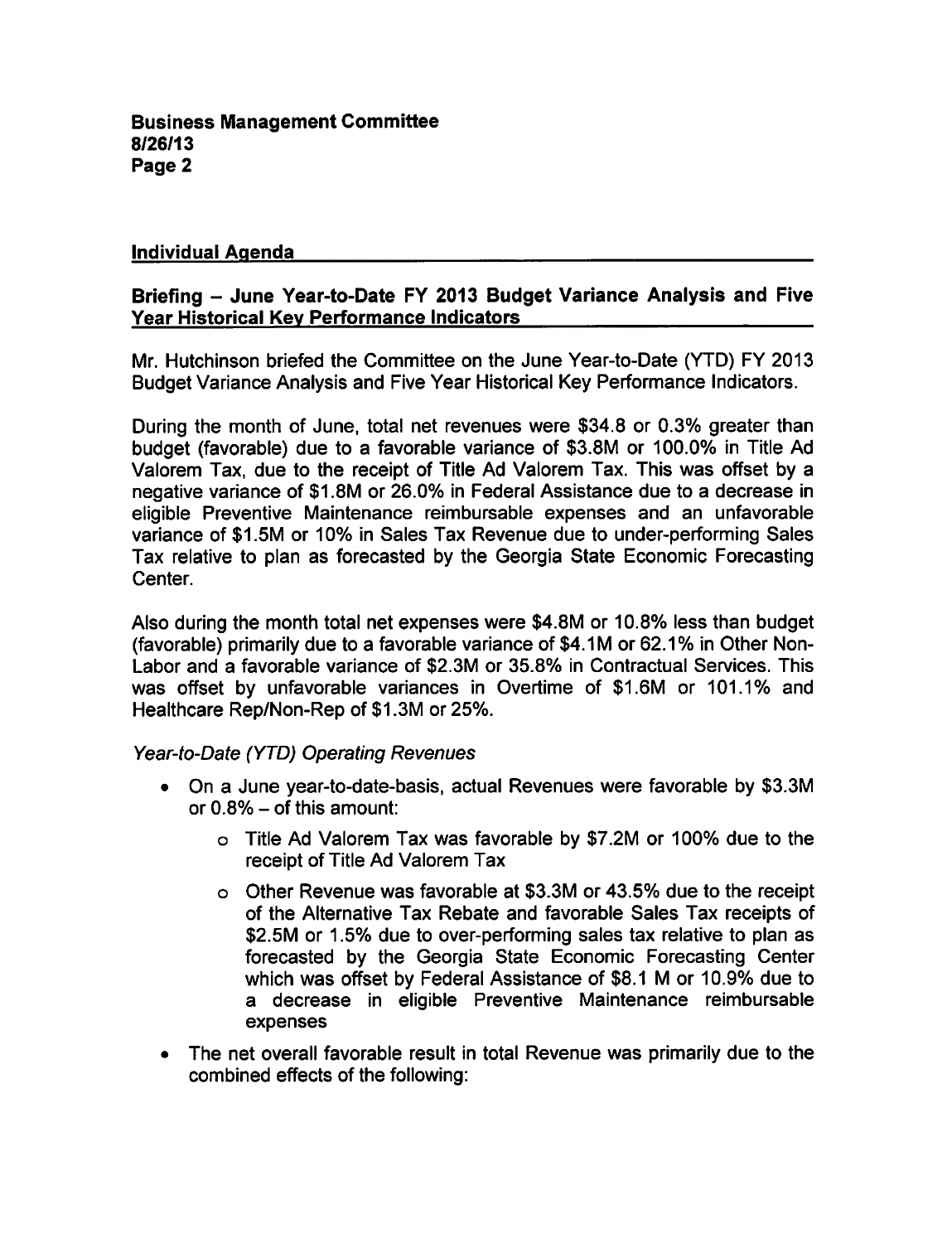- o Sales Tax receipts over-performing (1.5%) relative to plan on a June YTD basis as forecasted by the Georgia State Economic Forecasting Center
- Title Ad Valorem Tax was favorable by \$7.2M or 100.0% due to the receipt of Title Ad Valorem Tax
- Passenger Revenue was lower than budget by 0.9% and YTD ridership was lower than projected by 3.7%
	- Revenue associated with selling of breeze cards, which are unrelated to trip making revenue, account for the slight difference in percentages
	- Additionally, the cost of fare media is no longer included as a contra revenue item.
- Station Parking was lower at 14.6% below budget
	- Some factors causing this is decreased requirement for long term lots due to decreased travel, as well as suspected increased fare evasion tactics
- Lease Income was below budget by 0.2% primarily due to the Amortized Lease Income due to the unwinding of two defeased lease transactions/traunches in June 2012
- Federal Assistance was below budget by \$8.1M or 10.9% due to a decrease in eligible Preventive Maintenance reimbursable expenses
- Other Revenues were above budget by \$3.3M or 43.5% due to the receipt of the Alternative Tax Rebate

## Year-to-Date Budget vs. Actual Expense Performance

- On a June year-to-date basis, net operating budget expenses were under  $\bullet$ budget (favorable) by \$39.0M or 9.0% primarily due to the combined effects of the following:
	- Salaries Wages were favorable by \$21.9M or 9.9%
	- Overtime Expenses were \$4.7M or 22.1% over budget (unfavorable) which is an offsetting impact of the vacancies
	- Benefits were under budget by \$9.4M or 7.1% due primarily to vacancies and Healthcare being less than planned
	- Contractual Services were \$2.8M or 8.9% under budget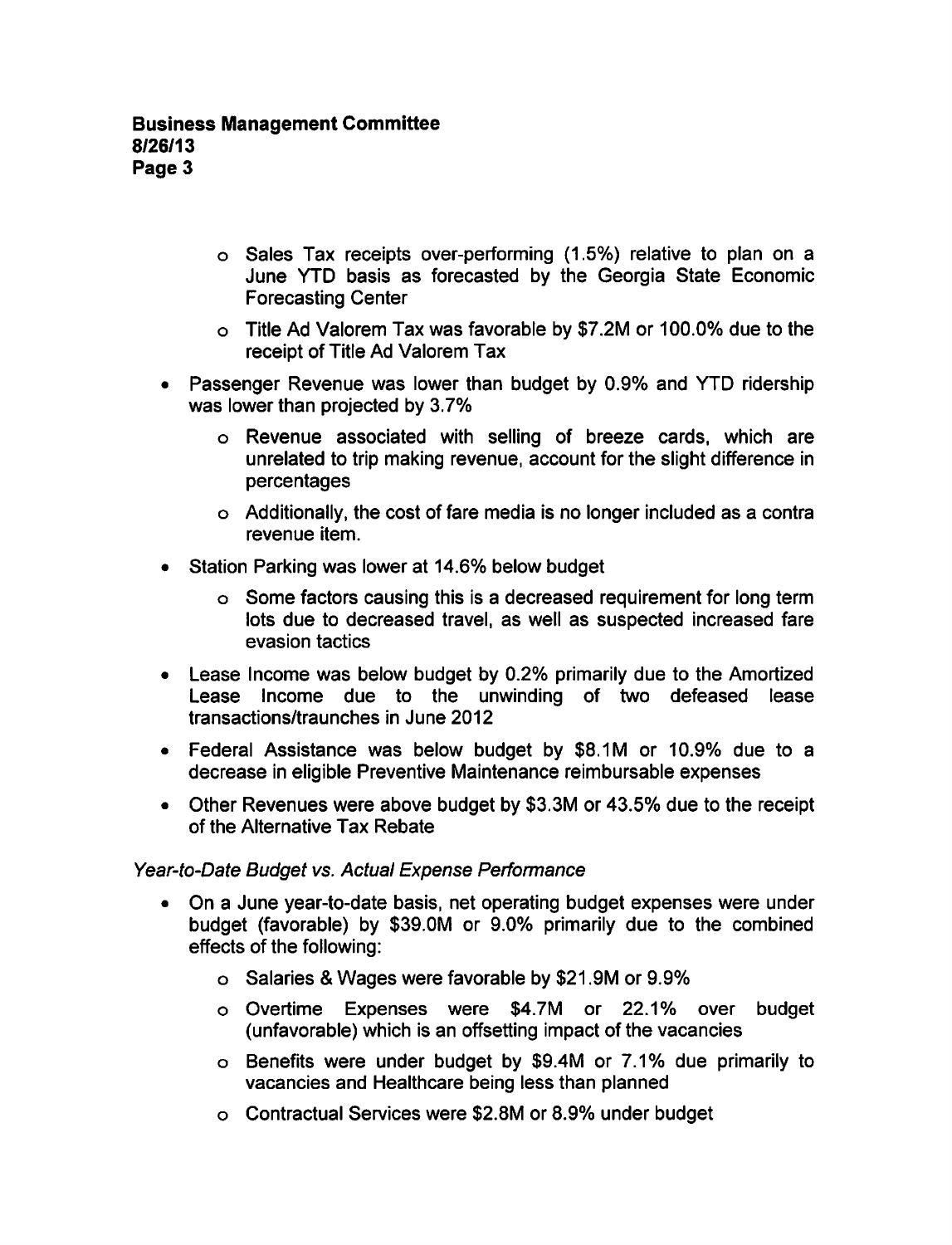- CNG Fuel was \$1.6M or 26.2% under budget due to running fewer miles than planned
- Diesel Fuel was \$0.5M or 5.1% under budget also due to running fewer miles than planned
- $\circ$  Other Materials & Supplies were unfavorable by \$2.1 M or 7.4%
- o Other Non-Labor charges were \$4.6M or 13.6% under budget (favorable) due primarily to a positive variance in casualty & liability, utilities, telephone and propulsion power
- Capital charges were favorable at \$4.8M or 9.6% under budget

## Sales Tax Subsidy

- The Year-to-Date actual Net Operating Surplus of \$9M requires a sales tax subsidy of 47.3% which is favorable to the budget
- The Annual Budgeted Sales Tax Subsidy is 59.9%  $\bullet$

## Historical Performance FY09 - FY13

- Revenues and Expenditures (millions)  $\bullet$ 
	- FY09
		- $\blacksquare$  Revenues \$332.9
		- Expenditures-\$386.1
	- $o$  FY10
		- $\blacksquare$  Revenues \$378.3
		- **Expenditures \$399.9**
	- FY11
		- Revenues \$365.2  $\blacksquare$
		- **Expenditures \$400.1**
	- $O$  FY12
		- Revenues \$406.3  $\blacksquare$
		- $\blacksquare$  Expenditures \$406.7
	- FY13 (unaudited)
		- $\blacksquare$  Revenues \$404.9
		- $\blacksquare$  Expenditures \$395.9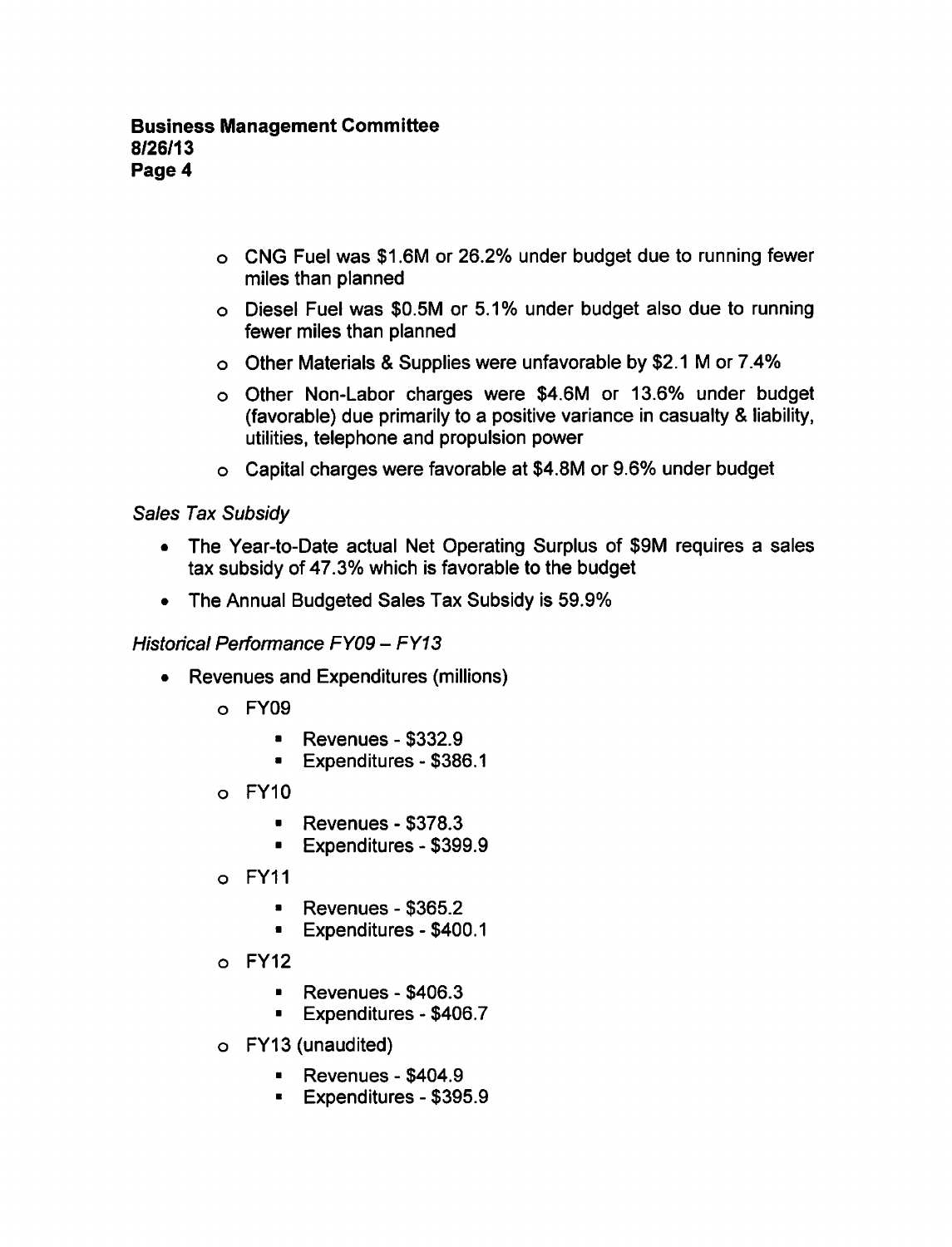- Outstanding Long-term Debt and Capital Assets (net book value)  $\bullet$ 
	- FY09
		- $\blacksquare$  Capital Assets \$3,360
		- Long-Term Debt \$1,482  $\blacksquare$
	- FY10
		- $\blacksquare$  Capital Assets \$3,273
		- Long-Term Debt \$1,691  $\bullet$
	- FY11
		- Capital Assets-\$3,158
		- Long-Term Debt \$1,631  $\blacksquare$
	- $o$  FY12
		- $\blacksquare$  Capital Assets \$3,078
		- **E** Long-Term Debt \$1,891
	- FY13 (unaudited)
		- $\blacksquare$  Capital Assets \$3,034
		- Long-Term Debt \$1,991
- Debt Service History (Principal, Interest and Total Debt Service)
	- FY09
		- $\blacksquare$ Principal -  $$51.64$
		- $\blacksquare$  Interest \$67.45
		- **Total Debt Service \$119.09**
	- FY10
		- $\blacksquare$  Principal \$54.93
		- $\blacksquare$  Interest \$67.62
		- Total Debt Service \$122.55
	- FY11
		- $\blacksquare$  Principal \$58.37
		- Interest  $$73.40$  $\mathbf{u}$  .
		- Total Debt Service \$131.77
	- FY12
		- $\blacksquare$ Principal - \$62.86
		- $\blacksquare$ Interest -  $$69.75$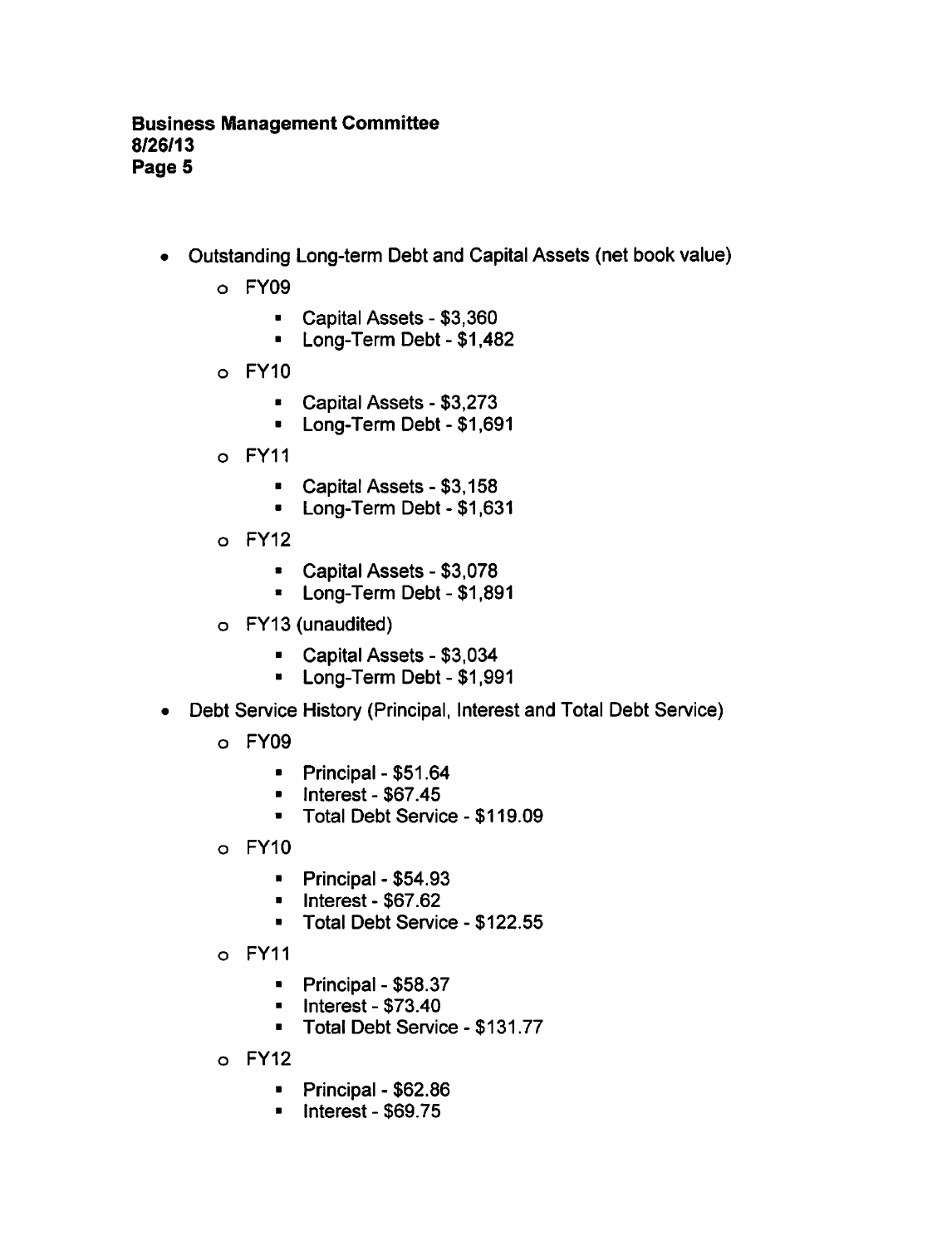## Business Management Committee 8/26/13 Page 6

- **Total Debt Service \$132.61**
- FY13 (unaudited)
	- $\blacksquare$  Principal \$53.80
	- $\blacksquare$  Interest \$84.40
	- **Total Debt Service \$138.20**
- Ridership (millions of unlinked trips)  $\bullet$ 
	- FY09
		- $Bus 72.7$  $\blacksquare$
		- $\blacksquare$  Rail 83.4
		- Combined  $156.5$
	- FY10
		- $\blacksquare$  Bus 68.0
		- $Rail 77.7$
		- $\blacksquare$ Combined  $-146.3$
	- FY11
		- $\bullet$  Bus  $-63.1$
		- Rail  $-76.2$
		- $\blacksquare$  Combined 139.9
	- FY12
		- $\blacksquare$  Bus 61.6
		- $Rail 72.7$
		- $\textdegree$  Combined 134.9
	- FY13
		- $\blacksquare$  Bus 59.7
		- Rail  $-69.6$
		- Combined  $-129.9$
- Bus On-Time Performance (OTP)
	- FY09 70.03%
	- FY10 72.42%
	- FY11 72.09%
	- FY12 74.62%
	- FY13 76.43%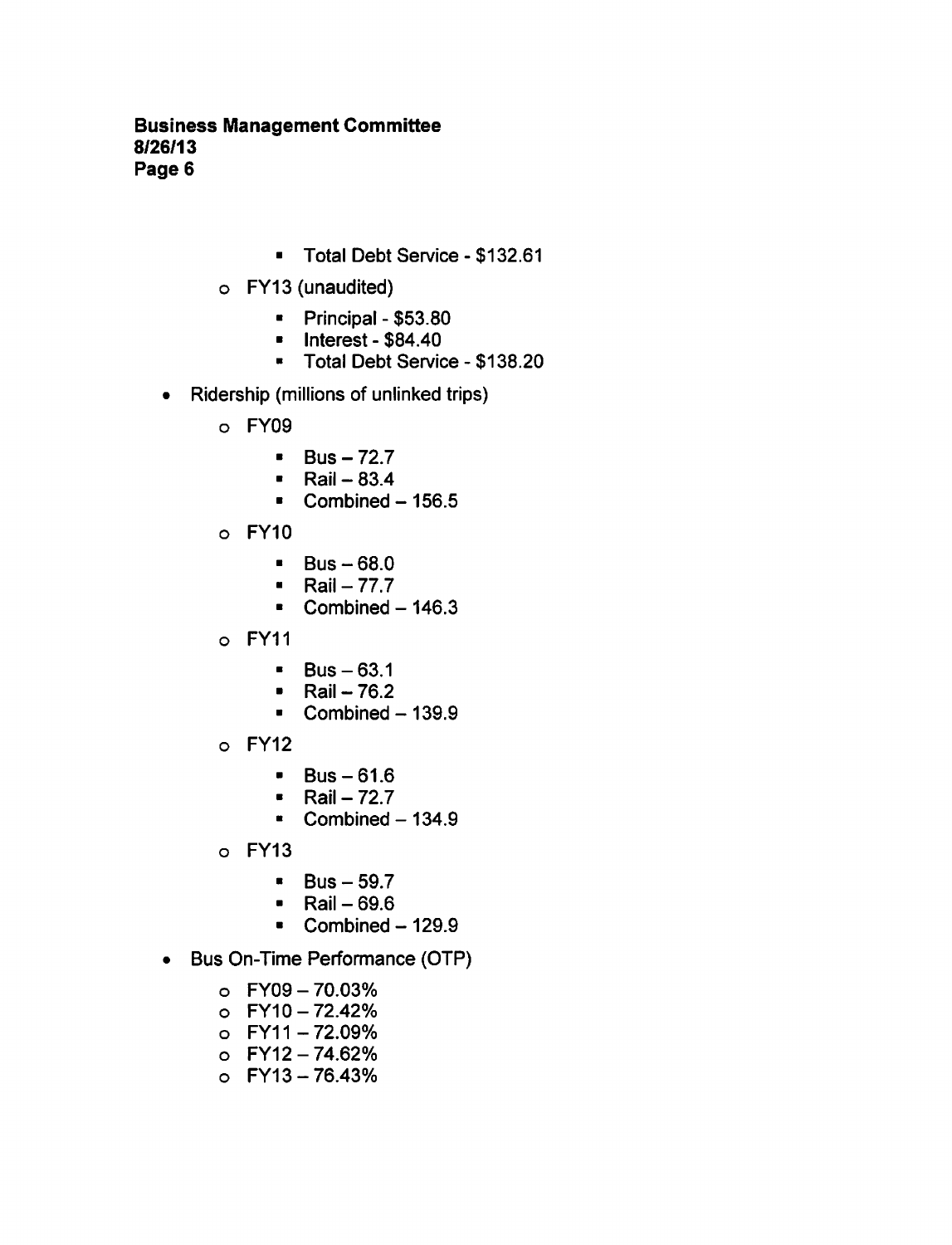## Business Management Committee 8/26/13 Page 7

- Bus Mean Distance Between Failures (MDBF)  $\bullet$ 
	- $O$  FY09 2,039
	- $O$  FY10 2,458
	- $O$  FY11 2,837
	- $O$  FY12 2,946
	- $O$  FY13 2,452
- Bus Mean Distance Between Service Interruptions (MDBSI)
	- $O$  FY09 4.757
	- $O$  FY10  $-5,209$
	- $O$  FY11-4,988
	- $O$  FY12 4,482
	- $O$  FY13 3,672
- Rail OTP  $\bullet$ 
	- $O$  FY09 96.42%
	- FY10-97.01%
	- FY11-97.63%
	- $O$  FY12 97.79%
	- FY13-97.54%
- Mobility MDBF
	- $O$  FY09 27,665
	- $O$  FY10 42,322
	- $O$  FY11 31,215
	- $O$  FY12 14,971
	- $O$  FY13 9,635
- Mobility MDBSI
	- $O$  FY09 46,685
	- $O$  FY10  $-58,705$
	- $O$  FY11-44,045
	- FY12-19,794
	- $O$  FY13 5,904
- Elevator and Escalator Availability
	- FY09
		- $\blacksquare$  Elevator 97.55%
		- $\blacksquare$  Escalator 96.61%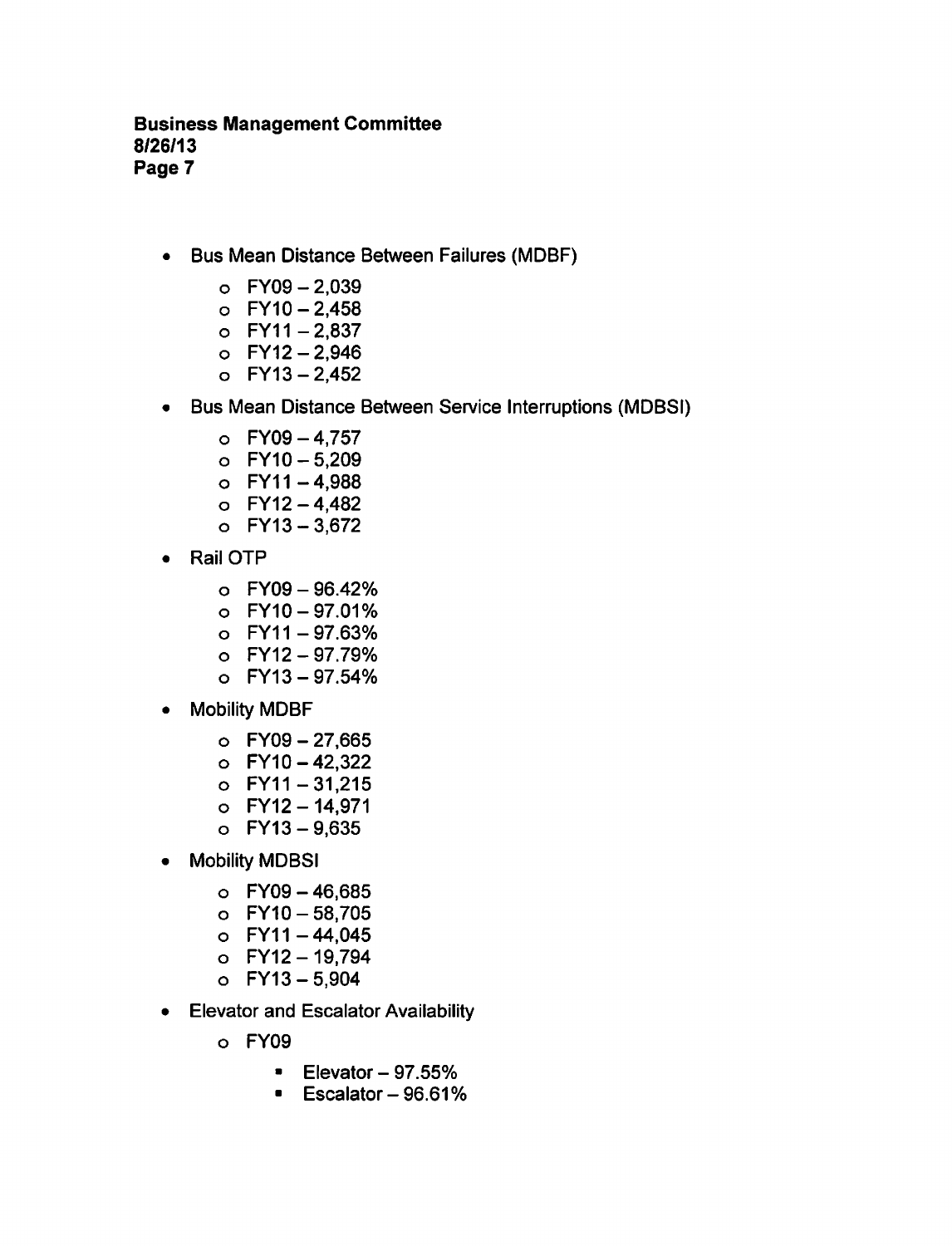## Business Management Committee 8/26/13 Page 8

- FY10
	- $\blacksquare$  Elevator 97.79%
	- $\overline{E}$  Escalator  $-80.89\%$
- FY11
	- Elevator $-97.58%$
	- $\blacksquare$  Escalator 85.99%
- $o$  FY12
	- Elevator  $-97.75%$
	- Escalator  $-93.98%$
- FY13
	- Elevator  $-99.05%$
	- $\blacksquare$  Escalator 97.20%
- **Part I Crime Rate**  $\bullet$ 
	- $O$  FY09 3.09
	- $O$  FY10 2.87
	- $O$  FY11 2.97
	- $O$  FY12 3.37
	- $O$  FY13 4.16

Mr. Daniels asked what is the industry standard for Bus MDBF.

Mr. Krisak said it is ideal to at least reach the 6,000 mile inspection interval.

Mr. Daniels asked what will be done to address the declining trend in MDBF.

Mr. Krisak said MARTA has completely revamped its Preventative Maintenance program to respond to technological changes  $-$  the Authority is seeing positive results. The Preventative Maintenance side of Mobility is sound; aging fleet has caused that decline.

Mr. Parker said due to budget cuts many agencies hit this stage. The vehicles have gone too long and now MARTA is paying the price.

Mr. Krisak said MARTA should be buying new buses every year but that has not been practicable.